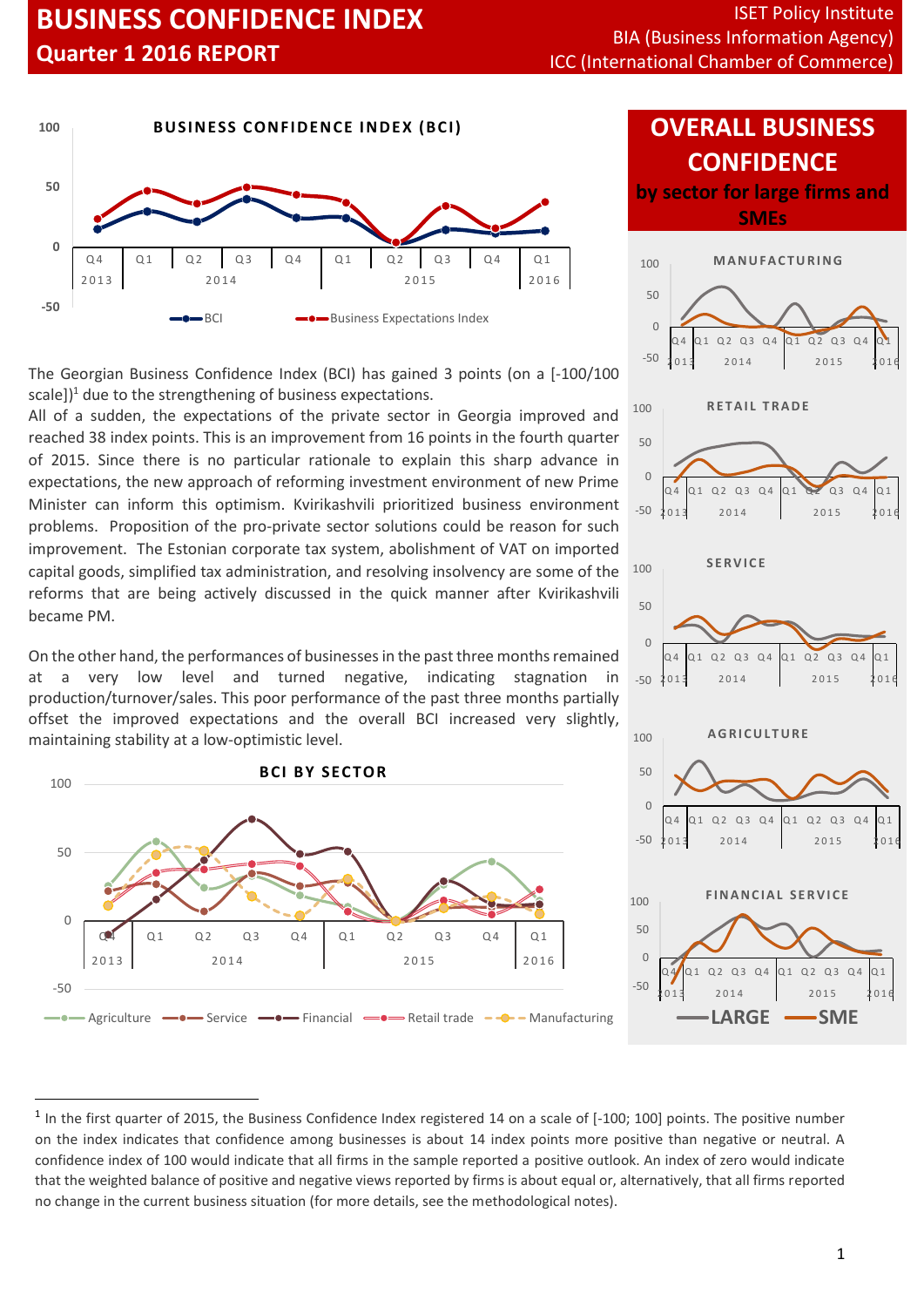BCI across sectors has diverse trends. The retail sector is recovering from FX depreciation pressure, manufacturing sector confidence decreased, and the financial service and service sectors remained stable.



Business confidence in the first quarter of 2016 slightly improved for large companies and declined for SMEs. However, the overall trends for both large firms and SMEs are stable and positive.

It should be noted that the BCI results presented here may be overestimated as the survey only covers businesses currently operating, and not those that have already exited the market. Firms still in operation are more likely to have a positive outlook.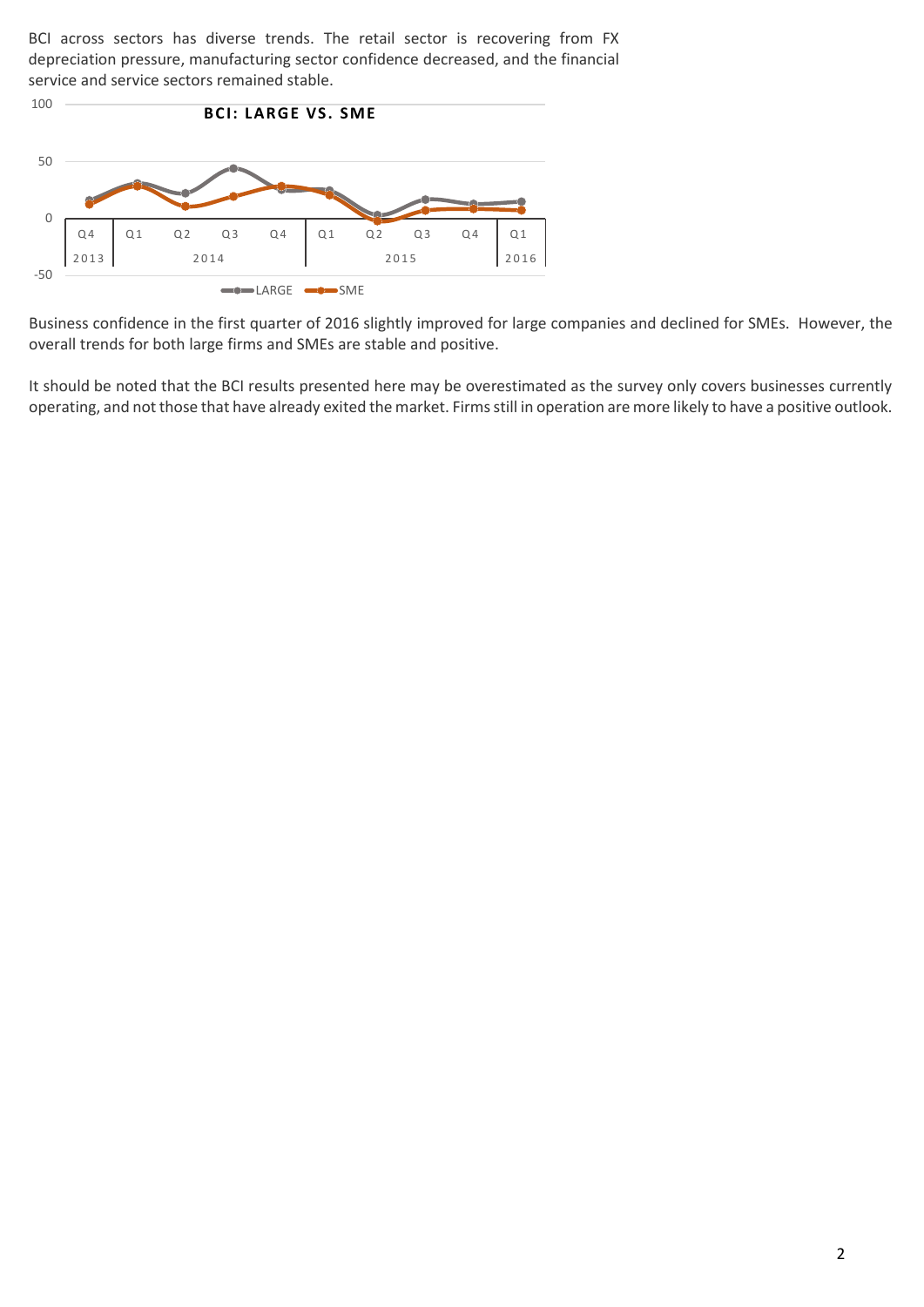

In the Q1 2016 reporting period, the sales (production or turnover) of the 222 firms surveyed turned negative, from 1.2 (in Q4 2015) to -0.7 (Q1 2016). This indicator describes the activities of businesses in November, December, January and part of February. The performance of businesses has stagnated and been declining since Q3 2015.



### The current situation index for many firms has remained low and for some sectors has even become negative. The decrease in the agriculture sector was the highest, with more farmers assessing their performance as being negative than as either positive or neutral in the current quarter.

However, the increase in financial intermediaries' performance this winter compensated for the rise of pessimism in the agriculture sector.

100





## **SALES/PRODUCTION/ TURNOVER FOR PAST 3 MONTHS by sector for large firms and SMEs** -50 0 50 100  $Q$  4  $Q$  1  $Q$   $Q$   $Q$  4  $Q$  1  $Q$   $Q$  2  $Q$  3  $Q$  4  $Q$  1 2013 2014 2015 2016 **M A N U F A C T U R I N G** -50 0 50 100 Q 4 Q 1 Q 2 Q 3 Q 4 Q 1 Q 2 Q 3 Q 4 Q 1 2013 2014 2015 2016 **S E R V I C E** -50  $\Omega$  $50$ 100 Q 4 Q 1 Q 2 Q 3 Q 4 Q 1 Q 2 Q 3 Q 4 Q 1 2013 2014 2015 2016 **RETAIL TRADE** 100 **A G R I C U L T U R E**



**FINANCIAL SERVICE** 

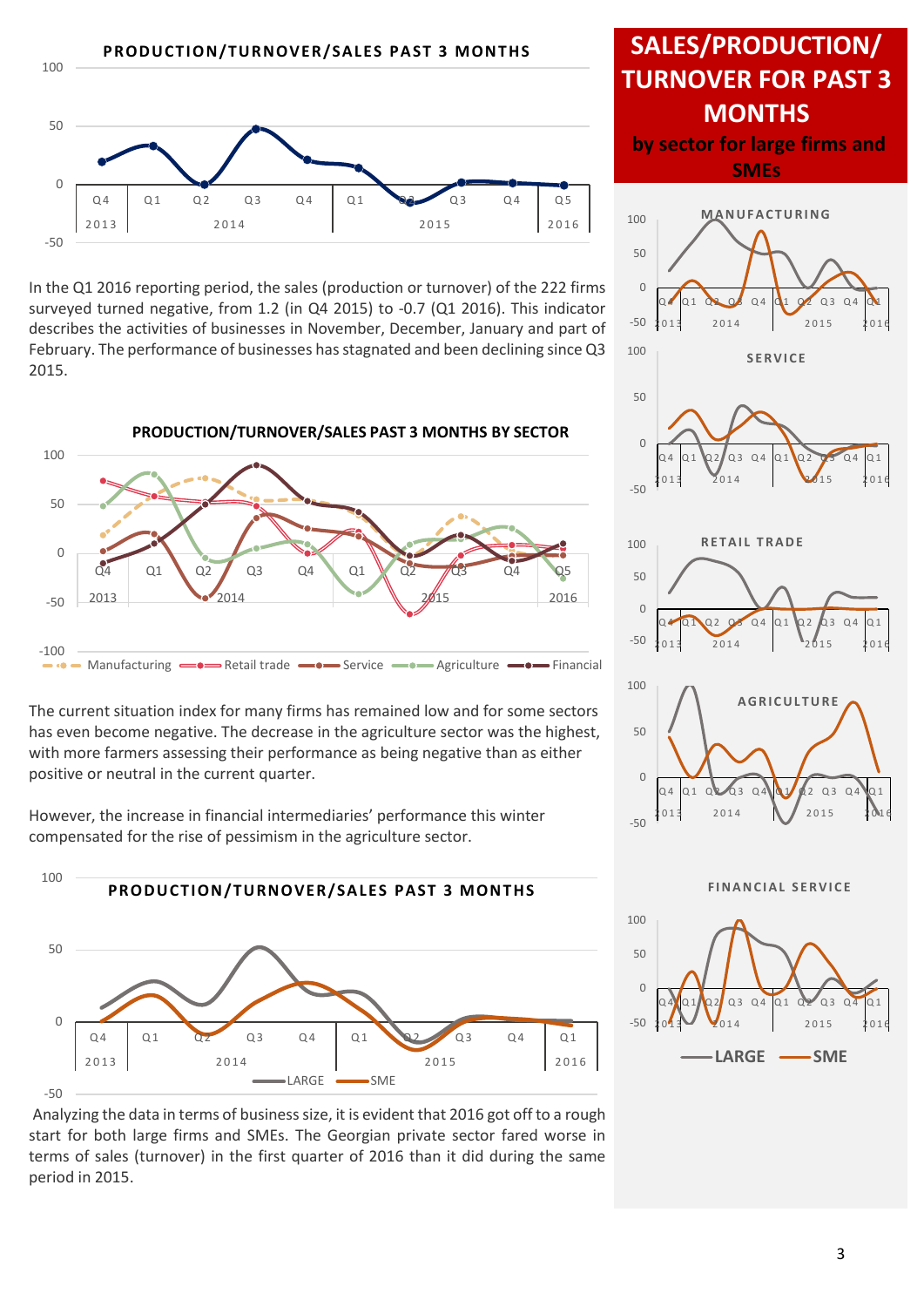

## **EXPECTATIONS INDEX by sector for large firms and SMEs**



The expectations index doubled in the first quarter of 2016. As mentioned above, as there is no seasonal evidence, or other direct clarifications, to explain this change, the current PM's approach towards investment and business environment reforms offers a good explanation. Expectations about the next three months have increased in all sectors. Large companies, in particular, are confident of future success. This might really become the beginning of the activation of the business sector in Georgia, but it is important to ensure that this optimism is not dispelled by unexpected and unwanted changes.



As one can see from the graph above, business expectations for January, February, and March increased for both large companies and SMEs. The increase for large companies was marginally higher. Optimism driven by large companies can be considered somewhat promising, since their expectations are more likely to reflect a production strategy and not dreams alone. It is thus more likely that their positive outlook will turn out to be reality, rather than in the case of SME expectations.





 $2014$  2015 2016

LARGE **-SME** 

-50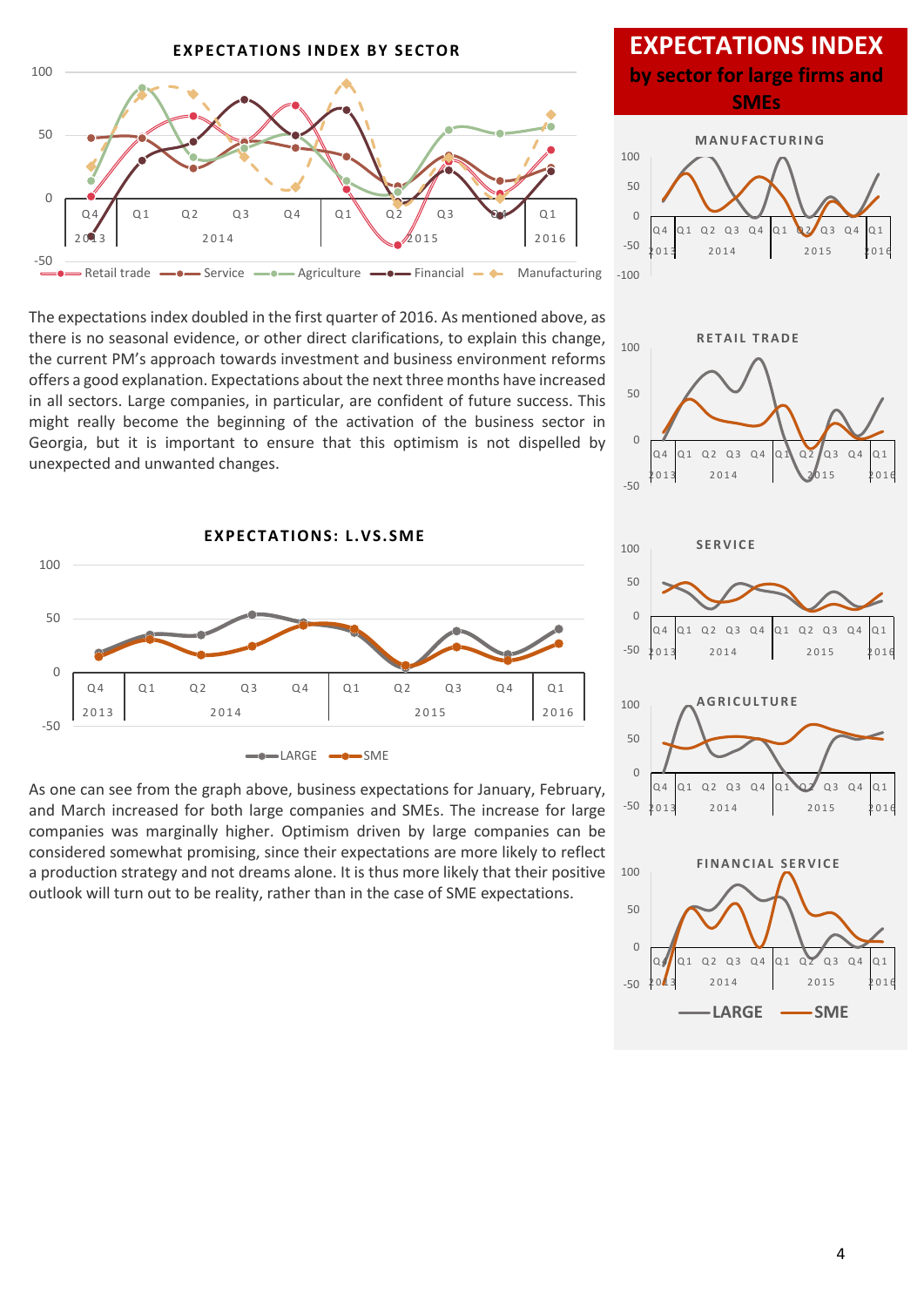

Sales price expectations decreased substantially from 24 index points in Q4 2015 to 7 points in Q1 2016). The previous quarter saw a peak of the expected sales price. Indeed, annual inflation in January 2016 was one of the highest for the last period at 5.6%, and it thus slightly overshot the NBG's target of 5%. The NBG forecasts that the inflation rate will remain the same during the first quarter and will decrease thereafter. The main source of inflation will be the supply side  $-$  in particular, increased debt service costs due to the already depreciated lari exchange rate and higher prices of imported durable goods. Against this, downward pressure on inflation will come from weak demand and low global prices of food and oil.



Sales price expectations decreased for all sectors other than the retail sector. The service sector's sales price expectations became negative, reflecting the low demand on service activities during spring. The New Year period allowed the economy to adjust prices driven by the exchange rate depreciation, and companies are not expecting a further increase in sales prices.



## **SALES PRICE EXPECTATIONS INDEX by sector for large firms and SMEs**







Representatives from the service, manufacturing and agriculture sectors all decided not to increase their prices further.

The overall sales price expectations index softened for SMEs and dropped for large companies. Large companies appear to be planning no increase of prices on their production/services in the near future.

5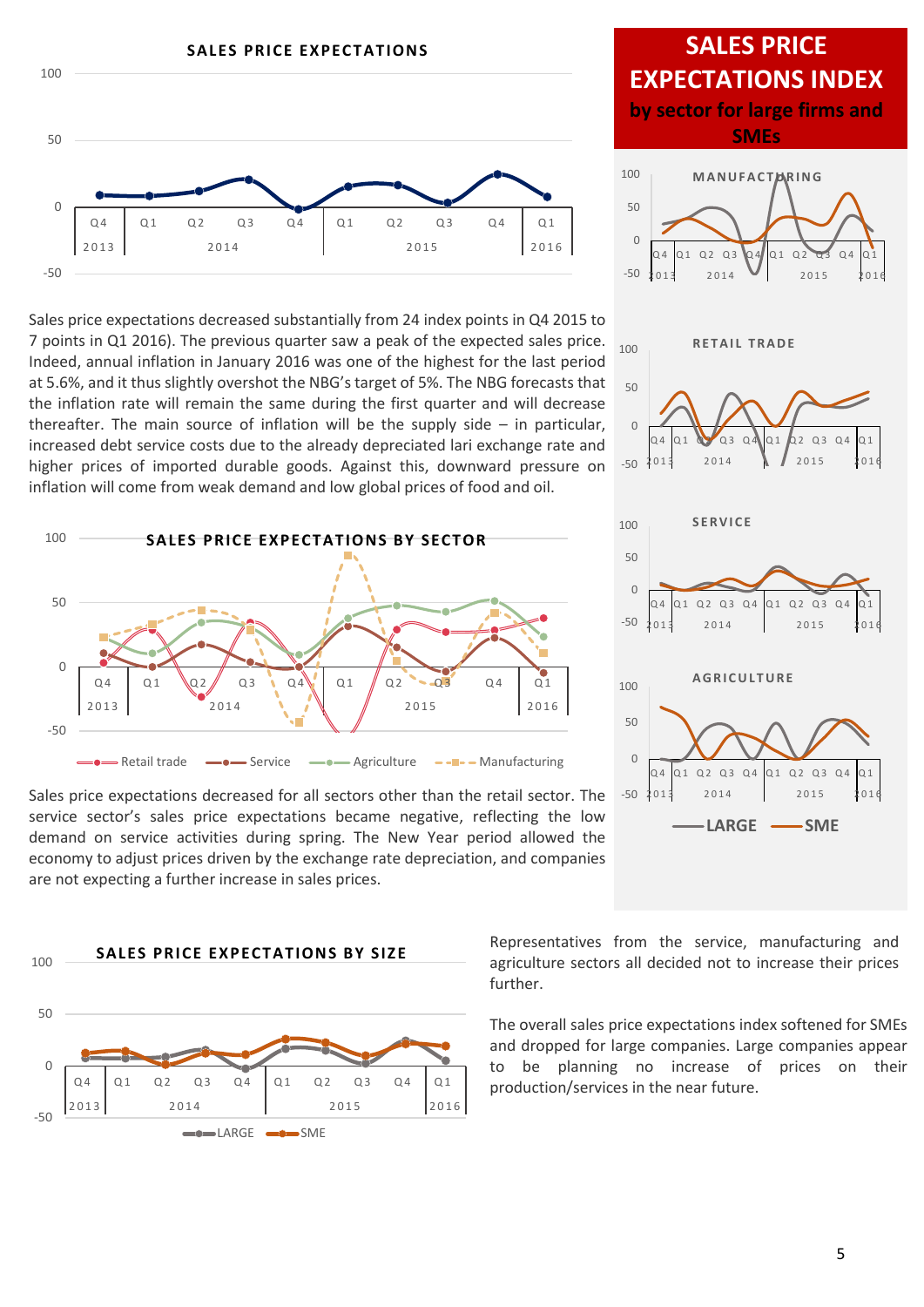#### **WHAT ARE THE MAIN FACTORS CURRENTLY LIMITING YOUR BUSINESS? Quarter 1, 2016**



Lower consumption is becoming a severe problem for businesses. The most limiting factor for doing business for both large and SMEs in Q1 2016 was *insufficient demand*. A total of 37% of large companies reported low consumer demand as the main obstacle. SMEs found it particularly hard to operate with unstable demand on the market, and this index stood at 41% for SMEs.

SMEs typically have more trouble attracting financial resources than larger companies and this pattern was enhanced during the quarter. Payback abilities and the unstable financial environment worsened SME access to finance. Financial constraints were thus listed as being almost as problematic as insufficient demand for SME business operations. On the other hand, government intervention was not considered to be a significant problem for SMEs.

|                          | <b>Firm Size</b> |            |              |
|--------------------------|------------------|------------|--------------|
| <b>Sector</b>            | Large            | <b>SME</b> | <b>Total</b> |
| Construction             | 6                | 17         | 23           |
| <b>Financial Service</b> | 8                |            | 15           |
| Manufacturing Industry   |                  | 9          | 16           |
| <b>Retail Trade</b>      | 11               | 42         | 53           |
| Service                  | 24               | 57         | 81           |
| Agriculture              | ר                | 16         | 21           |
| Other                    | ર                | 10         | 13           |
| <b>Total</b>             | 64               | 158        | 222          |

### **SAMPLE SIZE BY SECTOR (see methodology)**

Interviews were conducted between 15 January and 25 February 2016.